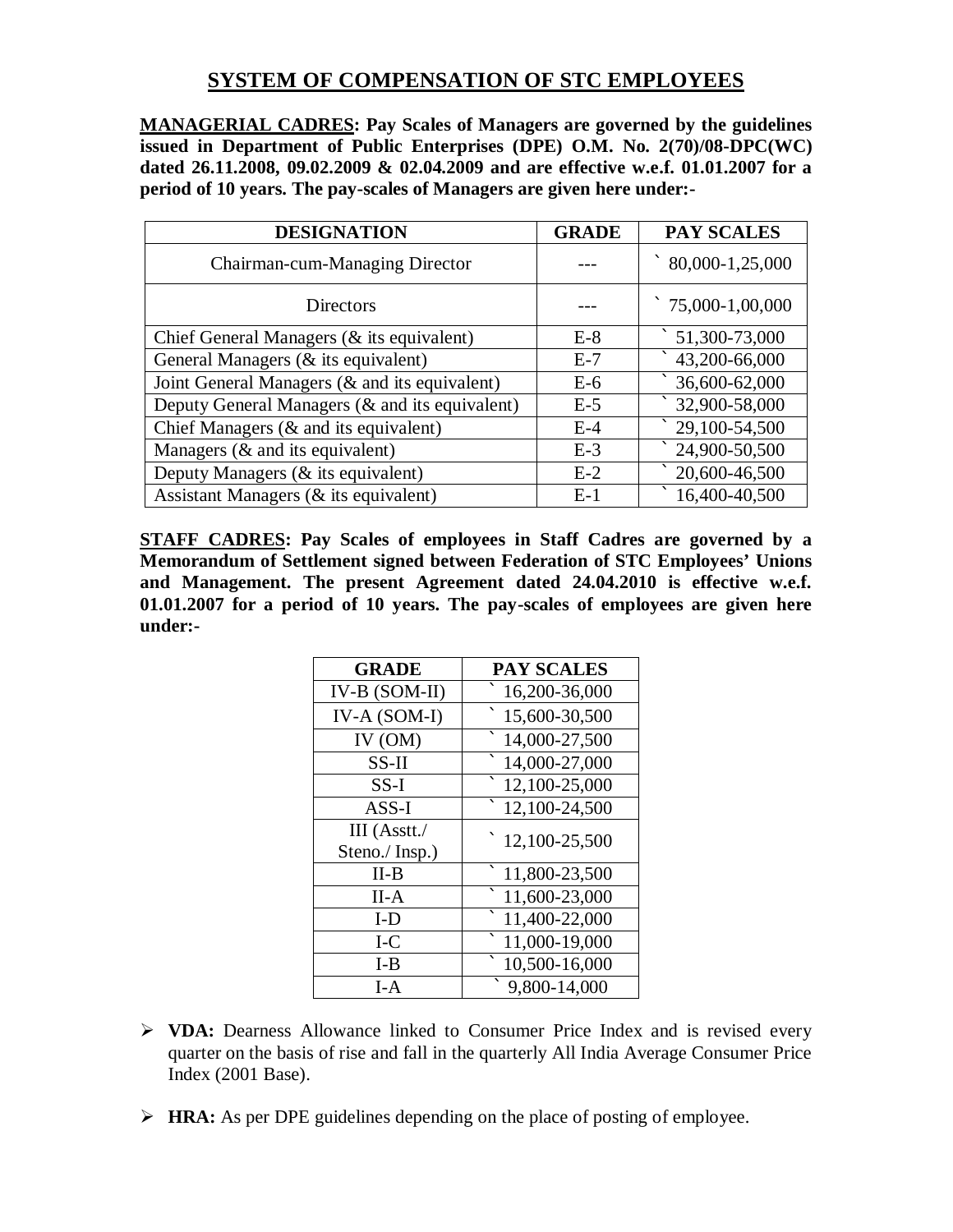Monthly remuneration of Officers and Employees of The State Trading Corporation Of India Ltd. (January 2018) (C.O. only)

| S. No. | <b>NAME</b>                                | <b>DGNM</b>                                  | ENO          | <b>BPAY</b> | VDA            | <b>HRA</b> | CHARGEALL SPAY WA MISCP |          |          | MISCP1 LTC |       | CONV         | VEH | <b>NEW</b>  | <b>CEA</b> | ENT  | <b>FUR</b> | $\cdots$<br><b>DRESS</b> | DRESS M      | UNIF | UNIF M TEA |      | <b>HUP</b> | PER          | <b>GROSS PAY</b> |
|--------|--------------------------------------------|----------------------------------------------|--------------|-------------|----------------|------------|-------------------------|----------|----------|------------|-------|--------------|-----|-------------|------------|------|------------|--------------------------|--------------|------|------------|------|------------|--------------|------------------|
|        | RS.75,000-1,00,000                         |                                              |              |             |                |            |                         |          |          |            |       |              |     |             |            |      |            |                          |              |      |            |      |            |              |                  |
|        | RAJIV CHOPRA                               | CMD (Addl. Charge)                           | 4580         | 87190       | 110644         | 2615       |                         |          |          |            | 17438 |              |     | 1744        |            |      |            | 4360                     | 2616         |      |            |      |            | 15694        | 265843           |
|        | RS.75,000-1,00,000                         |                                              |              |             |                |            |                         |          |          |            |       |              |     |             |            |      |            |                          |              |      |            |      |            |              |                  |
|        | 2 P K DAS                                  | DIR - M                                      | 4627         | 78300       | 9936           | 23490      |                         | 800      |          |            | 15660 |              |     | 1566        | 3915       |      |            | 391                      | 2349         |      |            |      |            | 1017         | 239537           |
|        | .K. SHARMA                                 | DIR - P                                      | 1537         | 8196        | 10400          | 24588      |                         |          |          |            | 1639  |              |     | 1639        | 4098       |      |            | 409                      | 2459         |      |            |      |            | 1065         | 24989            |
|        | 4 ARVIND KUMAR KADYAN                      | CVO                                          | 4659         | 84420       | 107129         | 25326      |                         |          |          |            | 16884 |              |     | 1688        |            |      |            | 4221                     | 2533         |      |            |      |            | 15196        | 257397           |
|        | RS.51,300 - 73,000                         |                                              |              |             |                |            |                         |          |          |            |       |              |     |             |            |      |            |                          |              |      |            |      |            |              |                  |
|        | <b>B R DHAWAN</b>                          | CGM - FINANCE                                | 4111         | 5859        | 7435           | 1757       |                         |          |          |            | 11718 | 5859         |     | 1172        |            |      |            | 2930                     | 1758         |      |            |      |            | 4687         | 178642           |
|        | 6 N.A.N. JAYAKUMAR                         | CGM - MKTG                                   | 2823         | 6263        | 7947           | 18789      |                         |          |          |            | 12526 | 6263         |     | 1253        |            |      |            | 3132                     | 1879         |      |            |      |            | 5010         | 19095            |
|        | <b>LAKPA SHERPA</b>                        | CGM - MKTG                                   | 2829         | 63140       | 80125          |            |                         |          |          |            | 12628 | 6314         |     | 1263        | 3157       |      |            | 3157                     | 1894         |      |            |      |            | 1894         | 173572           |
|        | Rs.43.200 - 66.000                         |                                              |              |             |                |            |                         |          |          |            |       |              |     |             |            |      |            |                          |              |      |            |      |            |              |                  |
|        | 8 ROOMA NAGRATH                            | <b>GM - FINANCE</b>                          | 4264         | 54490       | 69148          |            |                         |          |          |            | 10898 | 5449         |     | 1090        | 2725       |      |            | 2725                     | 1635         |      |            |      |            | 1635         | 149795           |
|        | 9 SANJIVE ROHATGI                          | $GM - LAW$                                   | 4612         | 61310       | 77802          | 18393      |                         |          |          |            | 12262 | 6131         |     | 1226        | 3066       |      |            | 3066                     | 1839         |      |            |      |            | 1839         | 186934           |
|        | 10 VIVEK MATHUR                            | <b>GM - MKTG</b>                             | 4296         | 58930       | 74782          |            |                         |          |          | $\Omega$   | 11786 | 5893         |     | 1179        | 2947       |      |            | 2947                     | 1768         |      |            |      |            | 1768         | 162000           |
|        | 11 T KERKETTA                              | GM - PERS.                                   | 4288         | 58930       | 74782          | 17679      |                         |          |          |            | 8840  | 5893         |     | 1179        | 2947       |      |            | 2947                     | 1768         |      |            |      |            | 4714         | 179679           |
|        | Rs.36,600 - 62,000                         |                                              |              |             |                |            |                         |          |          |            |       |              |     |             |            |      |            |                          |              |      |            |      |            |              |                  |
|        | 12 CHANDRA SINGH KARKI                     | <b>IGM - FINANCE</b>                         | 4968         | 52040       | 66039          |            |                         |          |          |            | 1040  |              |     | 1041        |            |      |            | 2602                     | 1561         |      |            |      |            | 1561         | 143058           |
|        |                                            |                                              | 1994         | 53300       |                | 1599       |                         |          |          |            | 1066  | 5204         |     | 1066        | 2602       |      |            | 266                      | 1599         |      |            |      |            | 4264         |                  |
|        | 13 S. K. SINGHAL<br>14 L K JAIN            | <b>JGM - FINANCE</b><br><b>JGM - FINANCI</b> | 4960         | 53300       | 67638<br>67638 | 15990      |                         |          |          |            | 10660 | 5330         |     | 1066        |            |      |            | 2665                     | 1599         |      |            |      |            | 4264         | 162512           |
|        |                                            |                                              |              |             |                |            |                         |          |          |            |       | 5330         |     |             |            |      |            |                          |              |      |            |      |            |              | 162512           |
|        | 15 R. GANESH                               | <b>JGM - FINANCE</b>                         | 4965         | 4939        | 62676          | 14817      |                         |          |          | $\Omega$   | 9878  | 4939         |     | 988         |            |      |            | 2470                     | 1482         |      |            |      |            | 3951         | 150591           |
|        | 16 SANJEEV PUR<br><b>17 BRIJESH PRASAD</b> | JGM - IT                                     | 4072         | 50590       | 64199          | 15177      |                         |          |          |            | 10118 | 5059         |     | 1012<br>986 | 2466       |      | $\Omega$   | 2530<br>2466             | 1518<br>1479 |      |            |      |            | 4047<br>3945 | 154250           |
|        |                                            | JGM - IT                                     | 4107         | 49310       | 62574          | 14793      |                         |          |          |            | 7397  | 4931         |     |             | 2587       |      |            |                          |              |      |            | 2587 |            |              | 150347           |
|        | 18 SADHVI SETHI                            | JGM - MKTG<br>JGM - MKTG                     | 4286<br>4742 | 51740       | 65658          | 15522      |                         |          |          | $\Omega$   | 9313  | 5174         |     | 1035        |            |      |            | 2587                     | 1552         |      |            | 2729 |            | 546          | 157755           |
|        | 19 SK MEENA                                |                                              | 4539         | 5457        | 69249          | 16371      |                         |          |          |            | 9277  | 5457<br>4877 |     | 1091        | 2729       |      |            | 2729                     | 1637         |      |            |      |            |              | 166385           |
|        | 20 ASHWANI KUMAR VERMA                     | JGM - MKTG                                   |              | 48770       | 61889          | 14631      |                         |          |          |            |       |              |     | 975         | 2439       |      |            | 2439                     | 1463         |      |            |      |            | 11217        | 148700           |
|        | 21 ROHIT SINGH SAHI<br>Rs.32,900 - 58,000  | CHIEF SECURITY OFFICER                       | 4660         | 50315       | 63850          | 15094      |                         |          |          |            | 10063 | 5032         |     | 1006        |            |      |            | 2516                     | 1509         |      |            |      |            | 4025         | 153410           |
|        |                                            |                                              |              |             |                |            |                         |          |          |            |       |              |     |             |            |      |            |                          |              |      |            |      |            |              |                  |
|        | 22 SHIV CHARN DASS                         | DGM - BLDG. MAINT                            | 4200         | 49040       | 62232          | 14712      |                         |          |          |            | 9808  | 4904         |     | 981         |            |      |            | 2452                     | 1471         |      |            | 245  |            | 1471         | 14952            |
|        | 23 RAJ KUMAR AVASTHI                       | DGM - BLDG. MAINT                            | 4586         | 33760       | 42841          |            |                         |          |          |            | 5064  | 3376         |     | 675         |            |      |            | 1688                     | 1013         |      |            |      |            | 4389         | 92806            |
|        | 24 NARESH KR AGGARWAL                      | <b>DGM - FINANCE</b>                         | 4282         | 4647        | 58970          | 13941      |                         |          |          |            | 7900  | 4647         |     | 929         | 2324       |      |            | 2324                     | 1394         |      |            |      |            | 2788         | 141687           |
|        | 25 SUKHDEV SINGH                           | <b>DGM - FINANCE</b>                         | 4313         | 4549        | 57727          | 13647      |                         | $\Omega$ |          |            | 9098  | 4549         |     |             | 227        |      |            |                          |              |      |            |      |            | 5914         | 138700           |
|        | 26 RAJESH PRASAD                           | DGM - FINANCE                                | 4411         | 4429        | 56204          | 13287      |                         |          |          |            | 8858  | 4429         |     | 886         | 221        |      |            | 2215                     | 1329         |      |            |      |            | 1329         | 135042           |
|        | 27 ANAND PARKASH                           | DGM - IT                                     | 4110         | 4787        | 60747          | 14361      |                         |          |          |            | 9574  | 478          |     | 957         |            |      |            | 2394                     | 1436         |      |            |      |            | 3830         | 145956           |
|        | 28 PANKAJ SINGH                            | DGM - LAW                                    | 4611         | 3596        | 45633          | 10788      |                         |          |          |            | 7192  | 359          |     | 719         |            |      |            | 1798                     | 1079         |      |            |      |            | 2877         | 109642           |
|        | 29 SONAL TANEJA                            | <b>DGM - MKTG</b>                            | 4418         | 3985        | 50570          | 11955      |                         |          |          |            | 7970  | 398          |     | 797         |            |      |            | 1993                     | 1196         |      |            |      |            | 3188         | 121504           |
|        | 30 V R VENGATESAN                          | <b>DGM - MKTG</b>                            | 4395         | 4429        | 56204          |            |                         |          | 3858     |            | 8858  | 442          |     | 886         |            |      |            | 221!                     | 1329         |      |            |      |            | 3543         | 12561            |
|        | 31 RAVI JADHAV                             | DGM - MKTG                                   | 5007         | 4088        | 5187           |            |                         |          |          |            |       | 4088         |     | 818         |            |      |            | 2044                     | 1226         |      |            |      |            | 11446        | 11237            |
|        | Rs.29.100 - 54.500                         |                                              |              |             |                |            |                         |          |          |            |       |              |     |             |            |      |            |                          |              |      |            |      |            |              |                  |
|        | <b>32 BS BHAMRA</b>                        | CM - BLDG, MAINT.                            | 4359         | 3985        | 50570          | 1195       |                         |          |          |            | 7970  | 398          |     | 797         |            |      |            | 1993                     | 1196         |      |            |      |            | 3188         | 121504           |
|        | 33 KHUMBONGMAYUM GYANEN ANGOM              | CM - CSR                                     | 4663         | 2910        | 36928          | 8730       |                         | $\Omega$ |          | $\Omega$   | 5820  | 2910         |     | 582         |            |      |            | 1455                     | 873          |      |            |      |            | 2328         | 88726            |
|        | 34 MS. RUCHI CHADHA                        | CM - FINANCI                                 | 4664         | 2910        | 36928          | 8730       |                         |          |          |            | 5820  | 2910         |     | 582         |            |      |            | 145                      | 873          |      |            |      |            | 2328         | 88726            |
|        | 35 RAVINDER KISHORE                        | CM - GENERAL                                 | 3914         | 39850       | 50570          |            |                         |          |          | $\Omega$   | 797C  | 3985         |     | 797         |            |      |            | 1993                     | 1196         |      |            |      |            | 3188         | 109549           |
|        | 36 H K MALHOTRA                            | CM - GENERAI                                 | 3908         | 39690       | 50367          | 11907      |                         | $\Omega$ |          | $\Omega$   | 7938  | 3969         |     | 794         |            |      |            | 198                      | 1191         |      |            |      |            | 3175         | 121016           |
|        | 37 SUNIL KR SHARMA                         | CM - GENERAI                                 | 3963         | 3767        | 47803          | 11301      |                         |          |          | $\Omega$   | 7534  | 3767         |     | 753         | 1884       |      |            | 1884                     | 1130         |      |            |      |            | 1130         | 114856           |
|        | 38 KL MALHOTRA                             | CM - GENERAL                                 | 4081         | 3557        | 45138          | 10671      |                         | $\Omega$ | $\Omega$ | $\Omega$   |       | 355          |     | 711         |            |      |            | 1779                     | 1067         |      |            |      |            | 9960         | 108453           |
|        | 39 RAJENDRA RAWAT                          | CM - GENERAI                                 | 4206         | 32810       | 41636          | 984        |                         |          |          | $\Omega$   |       | 3281         |     | 656         | 1641       |      |            | 1641                     | 984          |      |            |      |            | 7546         | 100038           |
|        | 40 AMAR GURDAYAL                           | CM - GENERAL                                 | 3925         | 39850       | 50570          | 11955      |                         | $\Omega$ | $\Omega$ | $\Omega$   |       | 3985         |     | 797         |            |      |            | 1993                     | 1196         |      |            |      |            | 11158        | 121504           |
|        | 41 SHIV CHARAN DHIRAN                      | CM - GENERAI                                 | 3912         | 3985        | 50570          | 11955      |                         |          |          |            | 797C  | 3985         |     | 797         |            |      |            | 1993                     | 1196         |      |            |      |            | 3188         | 121504           |
|        | 42 VIRENDER BEJGOTRA                       | CM - GENERAL                                 | 4592         | 29340       | 37232          |            |                         | $\Omega$ |          |            | 5281  | 2934         |     | 587         | 1467       |      |            | 1467                     | 880          |      |            |      |            | 1467         | 80655            |
|        | 43 ANURAG SINHA                            | CM - MKTG                                    | 4199         | 4647        | 58970          | 13941      |                         |          |          |            | 9294  | 4647         |     | 929         | 2324       |      |            | 2324                     | 1394         |      |            |      |            | 1394         | 141687           |
|        | <b>44 KISHOR KUMAR</b>                     | $CM - OL$                                    | 2806         | 3767        | 47803          | 11301      |                         |          |          |            | 565   | 3767         |     | 753         | 1884       |      |            | 1884                     | 1130         |      |            | 1884 |            | 1130         | 114857           |
|        | 45 DR. JAGDISH PRASAD                      | $CM - OL$                                    | 4621         | 30880       | 3918           | 9264       |                         |          |          |            | 6176  | 3088         |     | 618         |            |      |            | 1544                     | 926          |      |            |      |            | 2470         | 9415             |
|        | Rs.24,900 - 50,500                         |                                              |              |             |                |            |                         |          |          |            |       |              |     |             |            |      |            |                          |              |      |            |      |            |              |                  |
|        | 46 DEEPTI S JOHN                           | MGR - FINANCE                                | 4469         | 26120       | 33146          |            |                         |          |          |            | 5224  | 2612         |     | 522         |            |      |            | 1306                     | 784          |      |            |      |            | 2090         | 71804            |
|        | 47 CHITRA SEHGAL                           | MGR - FINANCE                                | 4484         | 2565        | 32550          | 7695       |                         |          |          |            | 5130  | 2565         |     | 513         |            |      |            | 1283                     | 770          |      |            |      |            | 2052         | 78208            |
|        | 48 MUKESH KESHRI                           | MGR - FINANCE                                | 4457         | 26120       | 33146          |            |                         |          |          |            | 5224  | 2612         |     | 522         | 1306       |      |            | 1306                     | 784          |      |            |      |            | 784          | 71804            |
|        | <b>49 LALIT SETH</b>                       | MGR - FINANCE                                | 4472         | 26120       | 33146          | 7836       |                         |          |          |            | 5224  | 2612         |     | 522         |            |      |            | 1306                     | 784          |      |            |      |            | 2090         | 79640            |
|        | 50 SUDERSHAN KUMAR                         | MGR - FINANCE                                | 3321         | 41730       | 52955          | 12519      |                         |          |          | $\Omega$   | 8346  | 4173         |     | 835         |            |      |            | 2087                     | 1252         |      |            |      |            | 3338         | 127235           |
|        | 51 NIRMAL YADAV                            | MGR - FINANCE                                | 4529         | 2565        | 32550          | 7695       |                         |          |          |            | 5130  | 2565         |     | 513         |            |      |            | 1283                     | 770          |      |            |      |            | 2052         | 78208            |
|        | 52 MANOJ SINGAL                            | MGR - FINANCE                                | 5010         | 2565        | 32550          | 7695       |                         |          |          | $\Omega$   | 5130  | 2565         |     | 513         |            |      |            | 1283                     | 770          |      |            |      |            | 2052         | 78208            |
|        | 53 RAJ KUMAR                               | <b>MGR - FINANCE</b>                         | 5011         | 14894       | 18900          |            |                         |          |          | $\Omega$   | 2979  | 1489         |     | 298         |            |      |            | 745                      | 447          |      |            |      |            | 1192         | 40944            |
|        | 54 ANKUR JAIN                              | MGR - FINANCE                                | 5012         | 25650       | 32550          | 7695       |                         |          |          | $\Omega$   | 5130  | 2565         |     | 513         |            |      |            | 1283                     | 770          |      |            |      |            | 2052         | 78208            |
|        | 55 SATANU RANJAN JATI                      | <b>MGR - FINANCE</b>                         | 4464         | 26120       | 33146          |            |                         |          |          | $\Omega$   | 4702  | 2612         |     | 522         | 1306       |      |            | 1306                     | 784          |      |            | 1306 |            |              | 71804            |
|        | 56 KAMINI GAURAV KUMAR                     | <b>MGR - FINANCE</b>                         | 4530         | 25650       | 32550          | 7695       |                         |          |          | $\Omega$   | 5130  | 2565         |     | 513         |            |      |            | 1283                     | 770          |      |            |      |            | 2052         | 78208            |
|        | 57 GAURAV KUMAR                            | <b>MGR - FINANCE</b>                         | 4528         | 25650       | 32550          | 7695       |                         |          |          | $\Omega$   | 5130  | 2565         |     | 513         | 1283       |      |            | 1283                     | 770          |      |            |      |            | 770          | 78209            |
|        | 58 RANJIT SINGH                            | MGR - GENERAL                                | 4136         | 32730       | 41534          | 9819       |                         |          |          | $\Omega$   | 6546  | 3273         |     | 655         |            |      |            | 1637                     | 982          |      |            |      |            | 2618         | 99794            |
|        | 59 RAJESH BABU                             | MGR - GENERAL                                | 4217         | 3078        | 39060          | 9234       |                         |          |          | $\Omega$   | 6156  | 3078         |     | 616         |            |      |            | 1539                     | 923          |      |            |      |            | 2462         | 93848            |
|        | 60 PRIYANKA AGRAWAL                        | MGR - GENERAL                                | 4521         | 2490        | 31598          | 7470       |                         |          |          | $\Omega$   | 2490  | 2490         |     | 498         |            |      |            | 1245                     | 747          |      |            |      |            | 4482         | 75920            |
|        | 61 CHANDER KANTA                           | MGR - GENERAL                                | 4135         | 2934        | 37232          | 8802       |                         |          |          | $\Omega$   |       | 2934         |     | 587         |            | 1467 |            | 1467                     | 880          |      |            |      |            | 674          | 89457            |
|        | 62 HARISH C VASISH                         | MGR - GENERAL                                | 4306         | 3204        | 40659          | 9612       |                         |          |          |            | 3204  | 3204         |     | 641         | 1602       |      |            | 1602                     | 961          |      |            | 1602 |            | 2563         | 97690            |
|        | 63 MS SABINA KUJUR                         | MGR - GENERAL                                | 4522         | 2565        | 32550          | 7695       |                         |          |          | $\Omega$   | 2565  | 2565         |     | 513         |            | 1283 |            | 1283                     | 770          |      |            |      |            | 333          | 78209            |
|        | 64 SANJAY VERMA                            | MGR - GENERAL                                | 4523         | 25650       | 32550          | 7695       |                         |          |          | $\Omega$   | 5130  | 2565         |     | 513         |            |      |            | 1283                     | 770          |      |            |      |            | 2052         | 78208            |
|        | 65 GAURI RAM                               | MGR - GENERAL                                | 3807         | 3281        | 4163           |            |                         |          |          |            | 656   | 3281         |     | 656         |            |      |            | 1641                     | 984          |      |            |      |            | 262          | 90195            |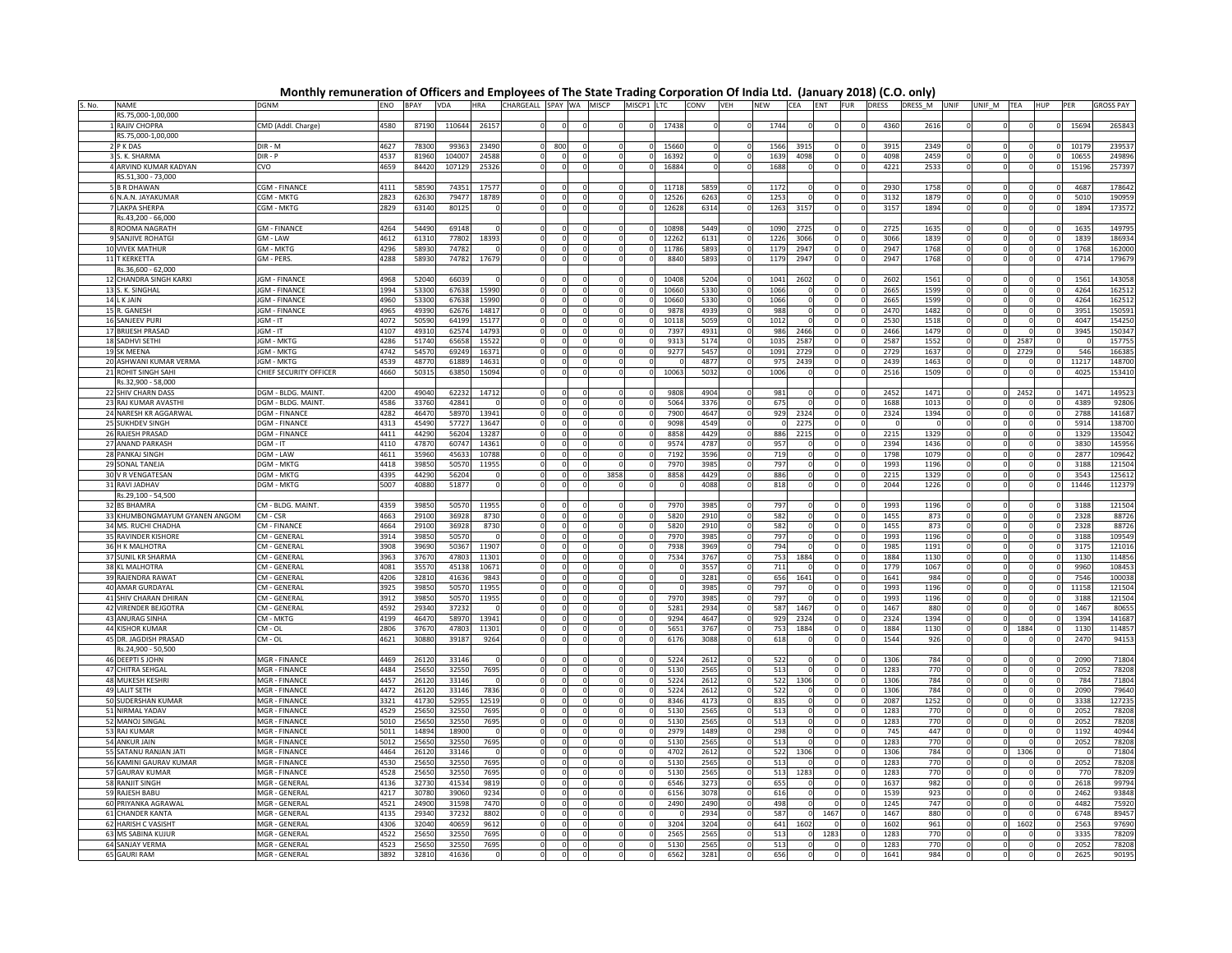| 66 RAJ KUMAR                                    | MGR - GENERAL                              | 3913         | 36330          | 4610           |               |                      |          |          |       |          | 7266         | 3633         |          | 72              |          |                 |                      | 1817         | 1090             |          |      | 2906         | 99872          |
|-------------------------------------------------|--------------------------------------------|--------------|----------------|----------------|---------------|----------------------|----------|----------|-------|----------|--------------|--------------|----------|-----------------|----------|-----------------|----------------------|--------------|------------------|----------|------|--------------|----------------|
| 67 NEELAM KUMAR                                 | MGR - GENERAL                              | 3962         | 33460          | 42461          |               |                      |          |          |       |          | 6692         | 3346         |          | 669             |          | 1673            |                      | 167          | 1004             |          |      | 1004         | 9198           |
| 68 B P SHARMA                                   | MGR - GENERAL                              | 3974         | 3547           | 45011          | 1064          |                      | $\Omega$ |          |       |          |              | 3547         |          | 709             |          | $\sqrt{2}$      | $\Omega$             | 177          | 1064             |          |      | 9932         | 10814          |
|                                                 |                                            |              |                |                |               |                      |          |          |       |          |              | 3547         |          |                 |          |                 |                      |              |                  |          |      |              |                |
| 69 HARISH KUMAR                                 | MGR - GENERAL                              | 1003         | 35470          | 45011          | 10641         |                      |          |          |       |          |              |              | 3547     | 70'             |          | 1774            | 1774                 | 1774         | 1064             |          |      | 2838         | 10814          |
| 70 K K SAINI                                    | MGR - GENERAL                              | 1017         | 36640          | 46496          | 10992         | $\Omega$             |          |          |       |          |              | 3664         |          | 733             |          | $\Omega$        | $\Omega$             | 1833         | 1099             |          |      | 1025         | 11171          |
| 71 RS KALRA                                     | MGR - GENERAL                              | 3987         | 36570          | 46407          | 10971         | $\Omega$             | $\Omega$ |          |       |          |              | 3657         |          | 731             | 1829     | $\Omega$        | $\Omega$             | 182          | 1097             |          |      | 841          | 11150          |
| 72 GS PANDEY                                    | MGR - GENERAL                              | 3928         | 3563           | 45214          | 10689         |                      |          |          |       |          | 7126         | 3563         |          | 71 <sup>3</sup> |          |                 |                      | 1782         | 1069             |          |      | 2850         | 10863          |
| 73 MUKESH KUMAR                                 | MGR - GENERAL                              | 4401         | 32000          | 40608          | 9600          |                      |          |          |       |          | 480C         | 3200         |          | 640             | 1600     |                 | $\Omega$             | 1600         | 960              |          |      | 2560         | 9756           |
| 74 KAUSHIK CHANDA                               | MGR - GENERAL                              | 4452         | 29340          | 37232          | 8802          |                      |          |          |       |          | 2934         | 2934         | 2934     | 587             | 1467     |                 |                      | 1467         | 880              |          |      | 880          | 8945           |
| 75 KK JAYANT                                    | MGR - GENERAL                              | 4129         | 32000          | 40608          | 9600          |                      |          |          |       |          | 6400         | 3200         |          | 640             | 1600     |                 |                      | 1600         | 960              |          |      | 960          | 97568          |
| <b>76 SUNIL KUMAR</b>                           | MGR - GENERAL                              | 4134         | 31060          | 39415          | 931           |                      |          |          |       |          |              | 310          | 3106     | 62              |          |                 |                      | 155          | 932              |          |      | 5591         | 9470           |
| 77 SHYAM RANJ                                   | MGR - GENERAL                              | 3941         | 38090          | 48336          | 11427         |                      |          |          |       |          | 7618         | 3809         |          | 762             |          |                 | $\Omega$             | 1905         | 1143             |          |      | 3047         | 116137         |
| 78 RAMAN THAPLIYAL                              | MGR - GENERAL                              | 3985         | 36570          | 46407          | 10971         | $^{\circ}$           |          |          |       |          | 7314         | 3657         |          | 731             | 1829     | $\Omega$        | $\Omega$             | 1829         | 1097             |          |      | 1097         | 111502         |
| 79 JAGDISH SHARMA                               | MGR - GENERAL                              | 4037         | 32600          | 41369          | 9780          | $\Omega$             |          |          |       |          |              | 3260         |          | 652             |          | $\Omega$        | 1630                 | 1630         | 978              | $\Omega$ |      | 7498         | 99397          |
| 80 CHAMPA DEVNANI                               | MGR - GENERAL                              | 4192         | 34250          | 43463          | 10275         | $\mathbf{0}$         | $\Omega$ |          |       | $\Omega$ | 6850         | 3425         | $\Omega$ | 685             |          | $\overline{0}$  | $\Omega$             | 1713         | 1028             | $\Omega$ |      | 2740         | 104429         |
| 81 GYANWATI                                     | MGR - GENERAL                              | 4239         | 32070          | 40697          | 9621          | $\mathbf{0}$         |          |          |       |          |              | 3207         |          | 641             | 1604     | $\Omega$        | $\Omega$             | 1604         | 962              | $\Omega$ |      | 7376         | 97782          |
| 82 GIRISH SHIHANI                               | MGR - GENERAL                              | 320          | 31100          | 39466          | 9330          | $^{\circ}$           |          |          |       |          | 6220         | 3110         | $\Omega$ | 622             | $\Omega$ | 1555            | $\Omega$             | 1555         | 933              | $\Omega$ |      | 933          | 94824          |
| 83 ABHA JAIN                                    | MGR - GENERAL                              | 1084         | 35270          | 44758          |               | $\Omega$             | $\Omega$ | $\Omega$ |       | ſ        | 7054         | 3527         | $\Omega$ | 705             |          | $\Omega$        | $\Omega$             | 1764         | 1058             | $\Omega$ |      | 2822         | 96958          |
| 84 SHIVAM WADHERA                               | MGR - GENERAL                              | 4497         | 25650          | 32550          |               |                      |          |          |       |          | 5130         | 2565         |          | 513             |          | 1283            | $\Omega$             | 1283         | 770              |          |      | 770          | 70514          |
| 85 HARSHA SAPRA                                 | MGR - GENERAL                              | 4140         | 33460          | 42461          |               |                      |          |          |       |          | 6692         | 3346         |          | 669             |          | $^{\circ}$      | 1673                 | 1673         | 1004             |          |      | 1004         | 91982          |
| 86 IK TOLANI                                    | MGR - GENERAL                              | 3984         | 36640          | 46496          | 10992         |                      |          |          |       |          | 7328         | 3664         |          | 733             | 1832     | $^{\circ}$      |                      | 1832         | 1099             |          |      | 1099         | 11171          |
| 87 ASHOK KUMAR                                  | MGR - GENERAL                              | 4317         | 3204           | 4065           | 9612          |                      |          |          |       |          |              | 3204         |          | 641             | 1602     | $\mathbf 0$     |                      | 1602         | 961              |          |      | 7369         | 9769           |
| 88 KAMLESH VASHISHTA                            | MGR - GENERAL                              | 867          | 3325           | 4219           | 9975          |                      |          |          |       |          | 6650         | 332          |          | 665             |          |                 |                      | 1663         | 998              |          |      | 2660         | 10138          |
| 89 LALITA RAJAN                                 | MGR - GENERAL                              | 3944         | 3106           | 3941           |               |                      |          |          |       |          | 6212         | 3106         |          | 621             | 1553     |                 |                      | 1553         | 932              |          |      | 932          | 85384          |
| 90 RAJESH                                       | MGR - GENERAL                              | 4584         | 25650          | 32550          |               |                      |          |          |       |          | 3848         | 2565         |          | 513             |          |                 |                      | 1283         | 770              |          |      | 3335         | 70514          |
| 91 ETIKA SETHI                                  | MGR - GENERAL                              | 4588         | 2565           | 32550          | 7695          |                      |          |          |       |          | 5130         | 2565         |          | 513             |          |                 |                      | 128          | 770              |          |      | 2052         | 78208          |
| 92 SHUBHAM SHARMA                               | MGR - GENERAL                              | 4503         | 25650          | 32550          | 7695          |                      |          |          |       |          | 5130         | 2565         |          | 513             | - 0      | $\Omega$        | $\Omega$             | 1283         | 770              |          |      | 2052         | 78208          |
|                                                 |                                            |              |                |                |               |                      |          |          |       |          |              | 2612         |          |                 | 1306     |                 |                      | 1306         | 784              |          |      | 1306         | 71804          |
| 93 SHAILESH KR. MISHRA                          | MGR - GENERAL                              | 4458<br>4459 | 2612           | 33146          |               | $\Omega$             |          |          |       |          | 4702<br>5224 | 2612         |          | 522             | 1306     | $\Omega$        | $\Omega$             | 130          | 784              |          |      | 784          | 71804          |
| 94 ARVIND KUMAR PAL                             | MGR - GENERAL<br>MGR - GENERAL             | 4082         | 26120<br>3665  | 33146<br>46509 | 10995         |                      |          |          |       |          |              | 3665         |          | 522<br>733      |          | $\Omega$        | $\Omega$             | 183          | 1100             |          |      | 10262        | 11174          |
| 95 RAJINDER SINGH<br>96 PRAKASH SINGH           | MGR - GENERA                               | 4478         | 2565           | 32550          |               |                      |          |          |       |          |              | 2565         |          |                 |          |                 |                      |              | 770              |          |      | 205          |                |
| 97 KAMAL KANT                                   | MGR - GENERAL                              | 4273         | 2933           | 37220          | 8799          |                      |          |          |       |          | 5130<br>5866 | 2933         |          | 513<br>587      | 1467     |                 | $\Omega$             | 128<br>1467  | 880              |          |      | 880          | 7051<br>8942   |
| 98 VINOD KUMAR SHARDA                           | MGR - GENERAL                              | 1197         | 2859           | 36281          | 8577          |                      |          |          |       |          | 5718         | 2859         |          | 572             | 1430     |                 |                      | 1430         | 858              |          |      | 858          | 8717           |
|                                                 |                                            |              |                |                |               |                      |          |          |       |          |              |              |          |                 |          |                 |                      |              |                  |          |      |              |                |
| 99 VINOD KUMAR<br>100 R K KUNDI                 | MGR - GENERAL<br>MGR - GENERAL             | 1208<br>3910 | 3019<br>3336   | 38311<br>42334 | 9057<br>10008 |                      |          |          |       |          | 6672         | 3019<br>3336 |          | 604<br>667      |          |                 |                      | 151<br>1668  | 906<br>1001      |          |      | 8453<br>2669 | 9205<br>10171  |
|                                                 |                                            |              |                |                |               |                      |          |          |       |          |              |              |          | 498             |          |                 |                      |              |                  |          |      |              |                |
| 101 SANJEEV BHADIAR<br>102 MANPREET KAUR        | MGR - MKTG<br>MGR - MKTG                   | 552<br>4545  | 2490<br>24900  | 31598<br>31598 | 7470          |                      |          |          |       |          | 498C<br>4980 | 2490<br>2490 |          | 498             |          |                 |                      | 1245<br>124  | 747<br>747       |          |      | 1992<br>1992 | 6845           |
|                                                 |                                            |              |                |                |               |                      |          |          |       |          |              |              |          |                 |          |                 |                      |              |                  |          |      |              | 7592           |
| 103 YOGESH YADAV                                | MGR - MKTG                                 | 4512         | 24900          | 31598          | 7470          |                      |          |          |       |          | 4980         | 2490         |          | 498             |          | 1245            |                      | 124          | 747              |          |      | 747          | 7592           |
| 104 SUNIL KAJAL                                 | MGR - MKTG                                 | 4553         | 24900          | 31598          |               |                      |          |          |       |          | 4980         | 2490         |          | 498             |          |                 | $\Omega$<br>$\Omega$ | 124          | 747              |          |      | 1992         | 68450          |
| 105 SHITIZ NARAYAN GUPTA                        | MGR - MKTG                                 | 4480         | 25360          | 32182          | 7608          |                      |          |          |       |          | 5072         | 2536         |          | 507             |          |                 | $\Omega$             | 1268         | 761              |          |      | 2029         | 77323          |
| 106 HARSHAL DALNE                               | MGR - MKTG<br>MGR - MKTG                   | 4540<br>4518 | 24900          | 31598<br>31598 | 7470          |                      |          |          |       |          | 4980<br>4980 | 2490         |          | 498<br>498      | 1245     |                 |                      | 1245         | 747              |          |      | 747          | 7592           |
| 107 JASPREET SINGH                              | MGR - MKTG                                 | 4534         | 24900          |                | 7470          |                      |          |          |       |          |              | 2490         |          |                 |          |                 | n                    | 1245         | 747              |          |      | 1992         | 7592           |
| 108 SANDEEP PAWAR                               |                                            |              | 25650          | 32550          | 7695          |                      |          |          |       |          | 5130         | 2565         |          | 51              |          |                 | n                    | 128          | 770              |          |      | 2052         | 7820           |
| 109 SAMEER KASHYAP<br>110 DISHA GUPTA           | MGR - MKTG<br>MGR - PERS.                  | 517<br>1544  | 25650<br>24900 | 32550<br>31598 | 7470          |                      |          |          | 2979  |          | 5130<br>4980 | 2565<br>2490 |          | 513<br>498      | -C       |                 | n                    | 1283<br>124' | 770<br>747       | $\Omega$ | 1245 | 2052<br>747  | 7349<br>7592   |
| 111 SOHAM GUHA                                  | MGR - PERS.                                | 1547         | 24900          | 31598          |               |                      |          |          |       |          | 4980         |              | $\Omega$ | 498             |          | $\Omega$        | $\Omega$             | 124'         | 747              |          |      | 1992         | 6845           |
|                                                 |                                            |              |                |                |               |                      |          |          |       |          |              | 2490         |          |                 |          | $\Omega$        | $\Omega$             |              |                  |          |      |              |                |
| 112 GEETIKA UPADHYAY                            | MGR - PERS.                                | 1609         | 28040          | 3558           | 8412          |                      |          |          |       |          | 5608         | 2804         |          | 561             |          |                 |                      | 1402         | 841              |          |      | 2243         | 85494          |
| Rs.20,600 - 46,500                              |                                            |              |                |                |               |                      |          |          |       |          |              |              |          |                 |          |                 |                      |              |                  |          |      |              |                |
| 113 KAMLESH KUMARI<br>114 KAMLENDRA KUMAR RAWAT | DM - ACS<br>DM - ECONOMIST                 | 624<br>618   | 2186<br>2060   | 2774           | 6558          |                      |          |          |       |          | 4372<br>412  | 2186         |          | 43<br>41        |          |                 |                      | 1093<br>103  | 656              |          |      | 1749<br>1648 | 66651<br>6280  |
|                                                 |                                            |              |                | 2614           | 6180          |                      |          |          |       |          |              | 2060         |          |                 |          |                 |                      |              | 618              |          |      |              |                |
| 115 DR. RAJEEV SHUKLA                           | DM - ECONOMIST                             | 1619         | 2060           | 2614           |               |                      |          |          |       |          | 4120         | 2060         |          | 41              |          |                 |                      | 103          | 618              |          |      | 1648         | 5662<br>6470   |
| 116 VIPIN PAREVA                                | <b>DM - FINANCE</b>                        | 4569         | 21220          | 26928          | 6366          |                      |          |          |       |          | 4244         | 2122         |          | 424             |          |                 |                      | 106          | 637              |          |      | 1698         |                |
| 117 TARUN VERMA                                 | <b>DM - FINANCE</b>                        | 4589         | 21220          | 26928          | 6366          | $\Omega$<br>$\Omega$ | $\Omega$ |          |       |          | 4244         | 2122         |          | 42 <sub>4</sub> | $\Omega$ |                 |                      | 106          | 637              |          |      | 1698         | 6470           |
| 118 SANDEEP KUMAR                               | <b>DM - FINANCE</b>                        | 4563         | 21220          | 26928          | 6366          |                      |          |          | 28467 |          | 4244         | 2122         |          | 424             |          | $\Omega$        |                      | 1061         | 637              |          |      | 1698         | 9316           |
| 119 URMILA SETHI                                | DM - GENERAL                               | 4006         | 31530          | 40012          |               | $\Omega$             | $\Omega$ |          |       |          | 6306         | 3153         |          | 63              |          | $\Omega$        |                      | 157          | 946              |          |      | 2522         | 8667           |
| 120 SUNITA BAJAJ                                | DM - GENERAL                               | 4012         | 3443           | 4369           | 10329         |                      |          |          |       |          | 6886         | 3443         |          | 68              |          |                 |                      | 172          | 1033             |          |      | 2754         | 10497          |
| 121 HARVINDER KAUR                              | <b>DM - GENERAL</b>                        | 4011         | 3443           | 43693          | 1032          | $\Omega$             |          |          |       |          | 6886         | 3443         |          | 689             | 1722     | $\Omega$        |                      | 1723         | 103 <sup>5</sup> |          |      | 103          | 10497          |
| 122 SURESH KASHYAF                              | DM - GENERAL                               | 1066         | 3273           | 41534          | 9819          | $\Omega$             |          |          |       |          |              | 3273         |          | 655             | 1637     | $\Omega$        |                      | 163          | 982              |          |      | 7528         | 9979           |
| 123 VEENA KUMARI                                | DM - GENERAI                               | 4120         | 32480          | 4121           |               |                      |          |          |       |          |              | 3248         |          | 650             | 1624     |                 |                      | 162          | 974              |          |      | 7470         | 8928           |
| 124 CHANDERBALA                                 | <b>DM - GENERAL</b>                        | 3998         | 3153           | 4001           |               | $\Omega$             |          |          |       |          | 6306         | 3153         |          | 631             |          | $\Omega$        | $\Omega$             | 157          | 946              |          |      | 2522         | 8667           |
| 125 MR SADHWAN<br>126 RAINI LAMBA               | <b>DM - GENERAL</b>                        | 3907<br>4218 | 3527<br>3165   | 44758<br>4016  | 10581<br>949  |                      |          |          |       |          | 6330         | 3527<br>3165 |          | 705<br>633      | 1583     |                 |                      | 1764<br>158  | 1058<br>950      |          |      | 9876<br>950  | 10753          |
|                                                 | DM - GENERA                                |              |                |                |               |                      |          |          |       |          |              |              |          |                 |          |                 |                      |              |                  |          |      |              | 9650           |
| 127 CP SINGH                                    | DM - GENERA                                | 4041         | 3244           | 4116           | 973           |                      |          |          |       |          | 6488         | 3244         |          | 64              |          |                 |                      | 162          | 973              |          |      | 2595         | 9890           |
| 128 GIRISH CHANDER JOSHI                        | DM - GENERA                                | 4044         | 31650          | 40164          | 9495          |                      |          |          |       |          | 5381         | 3165         |          | 633             | 1583     |                 |                      | 1583         | 950              |          |      | 1899         | 9650           |
| 129 NARESH K PANWAR                             | DM - GENERAL                               | 4049         | 33250          | 42194          | 9975          |                      |          |          |       |          | 6650         | 3325         |          | 665             | 1663     |                 |                      | 1663         | 998              |          |      | 998          | 101381         |
| 130 SWARAJ VARUN                                | DM - GENERAL                               | 4051         | 31770          | 40316          | 9531          |                      |          |          |       |          | 6354         | 3177         |          | 635             |          |                 |                      | 1589         | 953              |          |      | 2542         | 96867          |
| 131 PUSHPA KAPOOR                               | DM - GENERAL                               | 4056         | 31650          | 40164          | 9495          |                      |          |          |       |          | 5697         | 3165         |          | 633             |          |                 | $\Omega$             | 1583         | 950              |          | 1583 | 1583         | 96503          |
| 132 SARITA JAIN                                 | DM - GENERAL                               | 4080         | 34430          | 43692          | 10329         |                      |          |          |       |          | 6197         | 3443         |          | 689             |          |                 |                      | 1722         | 1033             |          |      | 3443         | 104978         |
| 133 VIPIN KUMAR SHARMA<br>134 PREM LAL          | DM - GENERAI                               | 4083         | 33250          | 42194          |               |                      |          |          | 850   |          | 5985         | 3325         |          | 665             | 1663     |                 |                      | 1663         | 998<br>950       |          |      | 1663         | 92256<br>96503 |
| 135 POONAM SHARMA                               | DM - GENERA                                | 4125         | 31650          | 40164          | 9495          |                      |          |          |       |          |              | 3165         | 3165     | 633             | 1583     | $\Omega$        | $\Omega$             | 158          | 974              |          |      | 4115         |                |
| 136 P. L. ARORA                                 | <b>DM - GENERAL</b><br><b>DM - GENERAL</b> | 4130<br>4131 | 32480<br>32480 | 41217<br>41217 | 9744          |                      | n        |          | 850   |          |              | 3248<br>3248 |          | 650<br>650      | -0       | 1624            | n                    | 1624<br>1624 | 974              | $\Omega$ |      | 7470<br>9094 | 89287<br>99881 |
| 137 SURESH KUMAR                                | <b>DM - GENERAL</b>                        | 4148         | 30720          | 38984          |               |                      |          |          |       |          | 6144         | 3072         |          | 614             | 1536     | - 0<br>$\Omega$ |                      | 1536         | 922              |          |      | 922          | 84450          |
| 138 URMILA DEVI HARI                            | <b>DM - GENERAL</b>                        | 4163         | 32730          | 41534          |               |                      |          |          |       |          |              | 3273         |          | 655             | 1637     | $\Omega$        |                      | 163          | 982              |          |      | 7528         | 89976          |
| 139 ANITA GUPTA                                 | DM - GENERAL                               | 4245         | 32480          | 41217          | 9744          |                      |          |          |       |          | 6496         | 3248         |          | 650             |          | $\mathbf 0$     |                      | 1624         | 974              |          |      | 2598         | 99031          |
| 140 NEELAM PAUL                                 | DM - GENERAL                               | 4253         | 2998           | 3804           | 8994          |                      |          |          |       |          | 299          | 299          |          | 60C             |          | 149             |                      | 149          | 899              |          | 149  | 239          | 91409          |
|                                                 |                                            |              |                |                |               |                      |          |          |       |          |              |              |          |                 |          |                 |                      |              |                  |          |      |              |                |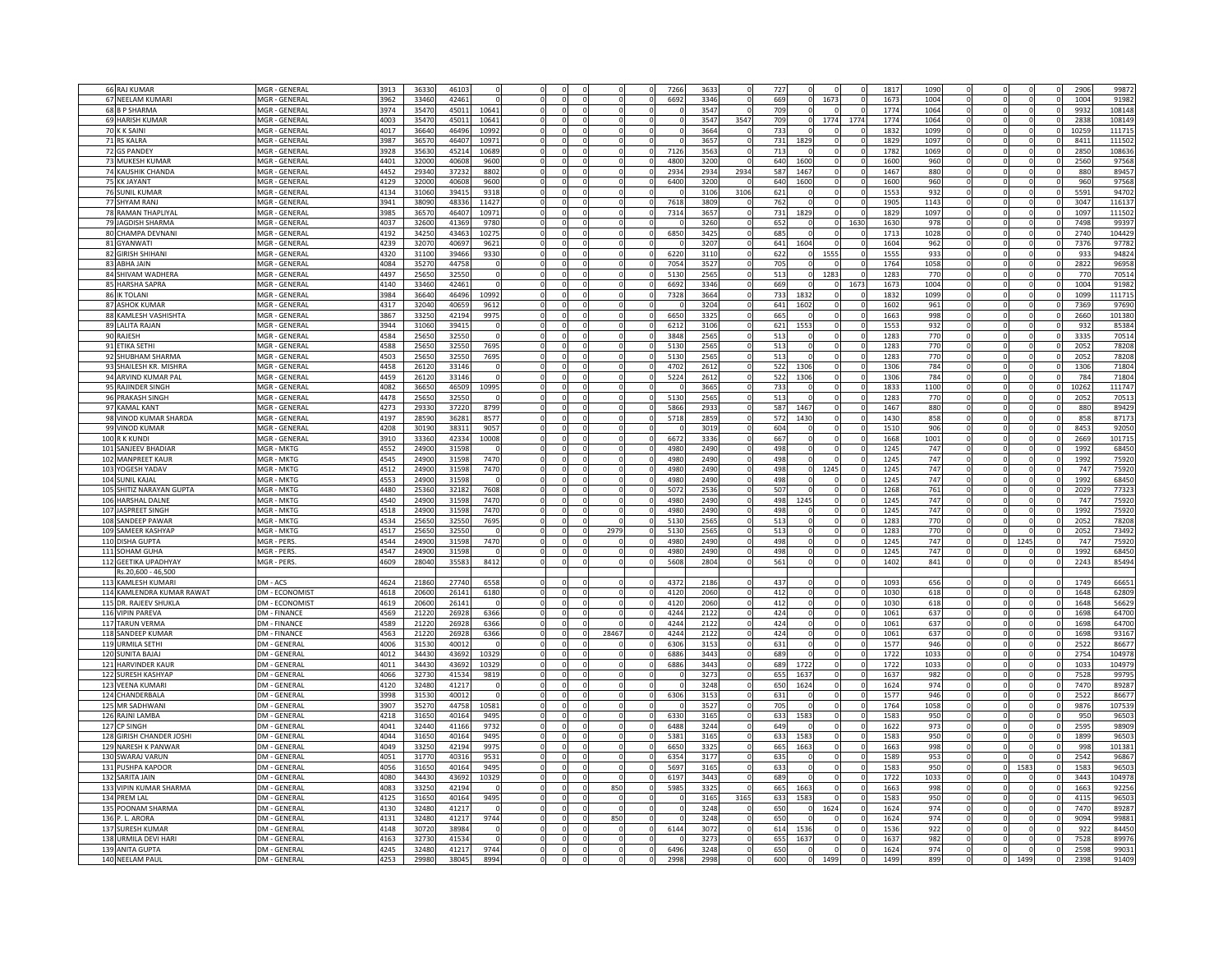| 141 SILBERIUS EKKA      |                     | 4271 | 29980 | 38045 |       |          |     |          | 5996 | 2998 |          |                 |      |          |          | 1499 | 899  |          | 149      |          | 899  | 91409  |
|-------------------------|---------------------|------|-------|-------|-------|----------|-----|----------|------|------|----------|-----------------|------|----------|----------|------|------|----------|----------|----------|------|--------|
|                         | DM - GENERAL        |      |       |       | 8994  |          |     |          |      |      |          | 600             |      |          |          | 1455 |      |          |          |          |      |        |
| 142 BHAGAT RAM          | DM - GENERAL        | 4272 | 29100 | 36928 | 8730  |          |     |          | 2910 | 2910 |          | 582             | 1455 |          |          |      | 873  |          | 1455     |          | 2328 | 88726  |
| 143 ANJU SURI           | <b>DM - GENERAL</b> | 3882 | 35270 | 44758 | 1058  |          |     |          | 4585 | 3527 |          | 705             |      |          |          | 1764 | 1058 |          | 1764     |          | 3527 | 107539 |
| 144 ANIL VOHRA          | DM - GENERAL        | 991  | 35270 | 4475  | 10581 |          | 850 |          |      | 3527 |          | 70              |      |          |          | 1764 | 1058 |          |          |          | 9876 | 108389 |
| 145 GOPAL SINGH         | DM - GENERAL        | 1916 | 33250 | 4219  | 997   |          |     |          | 6650 | 3325 |          | 66              | 166  |          |          | 1663 | 998  |          |          |          | 998  | 101381 |
| 146 KULBIR SINGH        | <b>DM - GENERAL</b> | 3935 | 30780 | 39060 | 9234  | $\Omega$ |     |          | 6156 | 3078 | $\Omega$ | 61              |      |          |          | 1539 | 923  |          | 1539     |          | 923  | 93848  |
| 147 AJAY GAUR           | DM - GENERAI        | 4152 | 32480 | 4121  | 9744  |          |     |          | 3248 | 3248 |          | 650             | 1624 |          |          | 1624 | 974  |          |          |          | 4222 | 9903   |
| 148 HARVINDER KHURANA   | DM - GENERA         | 4202 | 31650 | 40164 | 9495  |          |     |          | 6330 | 3165 |          | 633             | 158  |          |          | 1583 | 950  |          |          |          | 950  | 9650   |
| 149 PARVEEN C TANEJA    | DM - GENERAI        | 4008 | 33420 | 42410 | 10026 |          |     |          | 6684 | 3342 |          | 668             | 167' |          |          | 1671 | 1003 |          |          |          | 1003 | 101898 |
|                         |                     |      |       |       |       |          |     |          |      |      |          |                 |      |          |          |      |      |          |          |          |      |        |
| 150 SHABNAM BATRA       | DM - GENERA         | 3988 | 3527  | 44758 | 10581 |          |     |          |      | 3527 |          | 70              | 176  |          |          | 1764 | 1058 |          |          |          | 8112 | 107539 |
| 151 INDU KHANNA         | DM - GENERAI        | 3996 | 34430 | 43692 | 10329 |          |     |          |      | 3443 |          | 68              | 1722 |          |          | 172  | 1033 |          |          |          | 7919 | 104979 |
| 152 RITA SEHGAL         | DM - GENERAL        | 4010 | 31530 | 40012 | 9459  |          |     |          | 6306 | 3153 |          | 631             |      |          | $\Omega$ | 1577 | 946  |          |          |          | 2522 | 96136  |
| 153 KAMLESH MONGA       | <b>DM - GENERAL</b> | 4014 | 31530 | 40012 | 9459  |          |     |          | 5675 | 3153 | $\Omega$ | 631             | 1577 |          |          | 1577 | 946  |          |          |          | 1577 | 96137  |
| 154 NEERA KATHURIA      | DM - GENERAL        | 4065 | 32480 | 41217 | 9744  |          |     |          | 6496 | 3248 | $\Omega$ | 650             |      |          |          | 1624 | 974  |          | 1624     |          | 974  | 99031  |
| 155 KANCHAN VIJ         | DM - GENERAL        | 4117 | 32480 | 41217 | 9744  |          |     | $\Omega$ |      | 3248 | $\Omega$ | 650             |      |          |          | 1624 | 974  | $\Omega$ | 1624     |          | 7470 | 99031  |
| 156 MADHU MITTAL        | <b>DM - GENERAL</b> | 4027 | 31650 | 40164 | 9495  |          |     | $\Omega$ | 5697 | 3165 | $\Omega$ | 633             | 1583 |          |          | 1583 | 950  |          |          | $\Omega$ | 1583 | 96503  |
| 157 H S BHATIA          | DM - GENERAI        | 3972 | 35270 | 44758 | 10581 |          |     |          | 7054 | 3527 | $\Omega$ | 705             |      |          |          | 1764 | 1058 |          | 1764     |          | 1058 | 107539 |
| 158 SWARN DUA           | <b>DM - GENERAL</b> | 3990 | 32480 | 41217 | 9744  | $\Omega$ |     | $\Omega$ | 6496 | 3248 | $\Omega$ | 650             |      | $\Omega$ | ſ        | 1624 | 974  |          | $\Omega$ | $\Omega$ | 2598 | 99031  |
|                         | <b>DM - GENERAL</b> | 3951 | 34430 | 43692 | 10329 |          | 850 |          |      | 3443 |          | 689             |      |          |          | 1722 | 1033 |          |          |          | 9640 | 105828 |
| 159 P C AHUJA           |                     |      |       |       |       |          |     | $\Omega$ |      |      | $\Omega$ |                 |      |          |          |      |      |          | $\Omega$ | $\Omega$ |      |        |
| 160 RAKESH CHANDER      | DM - GENERAL        | 3956 | 34240 | 43451 | 10272 |          |     |          | 6848 | 3424 |          | 685             | 1712 |          |          | 1712 | 1027 |          |          |          | 1027 | 104398 |
| 161 RAJ KUMARI          | DM - GENERAL        | 4126 | 31770 | 40316 |       |          |     |          |      | 3177 |          | 635             | 1589 |          |          | 1589 | 953  |          | 1589     | 3177     | 2542 | 87337  |
| 162 HARPAL SINGH LAMBA  | DM - GENERAL        | 4133 | 3557  | 45138 | 10671 |          | 850 |          | 7114 | 3557 |          | 711             | 177  |          |          | 1779 | 1067 |          |          |          | 1067 | 109303 |
| 163 NARAYAN DATT        | DM - GENERAL        | 3970 | 32480 | 4121  |       |          |     |          | 5522 | 3248 |          | 650             | 1624 |          |          | 1624 | 974  |          |          |          | 1949 | 89288  |
| 164 ISHWAR GODHWANI     | DM - GENERAL        | 4005 | 33420 | 42410 | 10026 |          |     |          | 6684 | 3342 |          | 668             |      |          |          | 1671 | 1003 |          |          |          | 2674 | 101898 |
| 165 MADHU SARIN         | DM - GENERAL        | 4077 | 32480 | 41217 |       |          |     |          | 6496 | 3248 |          | 650             | 1624 |          |          | 1624 | 974  |          |          |          | 974  | 89287  |
| 166 SURESH KUMAR CHAWLA | <b>DM - GENERAL</b> | 4088 | 32280 | 40963 | 9684  |          | 850 |          | 6456 | 3228 |          | 646             |      |          |          | 1614 | 968  |          |          |          | 2582 | 99271  |
| 167 SUBODH KUMAR NAGPAL | DM - GENERAL        | 4105 | 32280 | 40963 | 9684  |          |     |          |      | 3228 |          | 646             |      |          |          | 1614 | 968  |          |          |          | 9038 | 98421  |
| 168 MADHULIKA MATHUR    | DM - GENERAL        | 3879 | 3527  | 44758 |       |          |     | $\Omega$ | 7054 | 3527 |          | 705             |      |          |          | 1764 | 1058 |          | $\Omega$ | $\Omega$ | 2822 | 96958  |
|                         |                     |      |       |       |       |          |     |          |      | 3527 |          |                 |      |          |          |      |      |          |          | $\Omega$ |      |        |
| 169 KIRAN ARORA         | DM - GENERAL        | 3885 | 3527  | 44758 | 10581 |          |     | $\Omega$ |      |      |          | 705             |      |          |          | 1764 | 1058 |          |          |          | 9876 | 107539 |
| 170 SHASHI MEHRA        | DM - GENERAL        | 3945 | 32480 | 41217 | 9744  | $\Omega$ |     |          | 6496 | 3248 | $\Omega$ | 650             |      |          |          | 1624 | 974  |          | 1624     | $\Omega$ | 974  | 99031  |
| 171 KAILASH CHANDER     | <b>DM - GENERAI</b> | 3950 | 32480 | 41217 |       | $\Omega$ |     | $\Omega$ | 5522 | 3248 | $\Omega$ | 650             | 1624 |          |          | 1624 | 974  |          | $\Omega$ | $\Omega$ | 1949 | 89288  |
| 172 VED P CHAWLA        | <b>DM - GENERAL</b> | 3952 | 32480 | 41217 | 9744  |          |     |          | 6496 | 3248 |          | 650             | 1624 |          |          | 1624 | 974  |          |          |          | 974  | 99031  |
| 173 PAMILLA KOHLI       | <b>DM - GENERA</b>  | 3976 | 3443  | 43692 | 10329 |          |     |          | 6886 | 3443 |          | 689             |      | 1722     |          | 1722 | 1033 |          |          |          | 1033 | 104979 |
| 174 SUMITRA DEVI        | DM - GENERAL        | 3989 | 3443  | 43692 | 10329 |          |     |          | 6886 | 3443 |          | 689             |      | 172:     |          | 1722 | 1033 |          |          |          | 1033 | 104979 |
| 175 KIRAN BALA          | DM - GENERAL        | 4137 | 3248  | 4121  | 9744  |          |     |          |      | 3248 |          | 650             | 1624 |          |          | 1624 | 974  |          |          |          | 7470 | 9903   |
| 176 RAM NIWAS           | DM - GENERA         | 4156 | 32480 | 4121  | 974   |          |     |          | 6496 | 3248 |          | 651             |      |          |          | 1624 | 974  |          | 1624     |          | 974  | 9903   |
| 177 BALWANT SINGH       | DM - GENERAI        | 4185 | 3527  | 44758 | 10581 |          |     |          | 7054 | 3527 |          | 705             |      | 1764     |          | 1764 | 1058 |          |          |          | 1058 | 107539 |
| 178 ANITA PURI          | DM - GENERAL        | 4201 | 31650 | 40164 | 9495  |          |     |          |      | 3165 |          | 633             |      |          |          | 1583 | 950  |          |          |          | 8862 | 96502  |
|                         |                     |      |       |       |       |          |     |          |      |      |          |                 |      |          |          |      |      |          |          |          |      |        |
| 179 N R CHAUHAN         | DM - GENERAL        | 4214 | 29880 | 37918 | 8964  |          |     |          | 5976 | 2988 |          | 598             | 1494 |          |          | 1494 | 896  |          |          |          | 896  | 91104  |
| 180 ARVIND GUPTA        | DM - GENERAL        | 4228 | 32600 | 41369 | 9780  |          |     |          | 3260 | 3260 |          | 652             | 1630 |          | $\Omega$ | 1630 | 978  |          | 1630     |          | 2608 | 99397  |
| 181 ANITA KUMAR         | DM - GENERAL        | 4244 | 29980 | 38045 | 8994  |          |     |          |      | 2998 | $\Omega$ | 60C             | 1499 | 1499     | $\Omega$ | 1499 | 899  |          |          |          | 5396 | 91409  |
| 182 NEETA N SHARMA      | DM - GENERAI        | 4993 | 29980 | 38045 |       |          |     |          | 599  | 2998 | n        | 600             | 1499 |          |          | 1499 | 899  |          |          |          | 899  | 82415  |
| 183 VINITA DAS GUPTA    | DM - GENERAL        | 4064 | 32280 | 4096  |       |          |     |          | 6456 | 3228 |          | 646             | 1614 |          |          | 161  | 968  |          |          |          | 968  | 88737  |
| <b>184 DARSHAN KAUR</b> | DM - GENERAL        | 4078 | 32280 | 40963 | 9684  |          |     |          |      | 3228 |          | 646             | 1614 |          |          | 161  | 968  |          |          |          | 7424 | 98421  |
| 185 ANIL KUMAR          | DM - GENERAL        | 1124 | 35270 | 44758 | 10581 |          |     |          | 7054 | 3527 |          | 705             | 1764 |          |          | 1764 | 1058 |          |          |          | 1058 | 10753  |
| 186 RAVINDER PAL        | DM - GENERAL        | 1158 | 32730 | 41534 | 9819  |          |     |          |      | 3273 | 3273     | 655             | 1637 |          |          | 1637 | 982  |          |          |          | 4255 | 99795  |
| 187 SANTOSH GROVER      | DM - GENERAL        | 4193 | 31650 | 40164 | 9495  |          |     |          | 6330 | 3165 |          | 633             |      | 1583     |          | 1583 | 950  |          |          |          | 950  | 96503  |
| 188 AK NANDA            | DM - GENERAL        | 4248 | 2859  | 36281 | 8577  |          |     |          | 4289 | 2859 |          | 572             | 1430 |          |          | 1430 | 858  |          |          |          | 2287 | 87173  |
|                         |                     |      |       |       |       |          |     |          |      |      |          |                 |      |          |          |      |      |          |          |          |      | 87173  |
| 189 MEENAKSHI NANDA     | DM - GENERAI        | 250  | 28590 | 36281 | 8577  |          |     |          | 4289 | 2859 |          | 572             | 1430 |          |          | 1430 | 858  |          |          |          | 2287 |        |
| 190 SANGEETA SETHI      | DM - GENERAI        | 977  | 3527  | 4475  | 10581 |          |     |          | 7054 | 3527 |          | 70              |      |          |          | 1764 | 1058 |          |          |          | 2822 | 10753  |
| 191 V K GOEL            | DM - GENERAL        | 958  | 3527  | 4475  | 10581 |          |     |          | 7054 | 3527 |          | 705             | 176  |          |          | 1764 | 1058 |          |          |          | 1058 | 10753  |
| 192 MANJU NANDA         | DM - GENERAL        | 4252 | 29980 | 3804  |       |          |     |          | 5996 | 2998 |          | 600             | 1499 |          |          | 1499 | 899  |          |          |          | 899  | 8241   |
| 193 HARISH KR MEENA     | DM - GENERAL        | 4325 | 30780 | 39060 | 9234  |          |     |          |      | 3078 |          | 61              |      |          |          | 1539 | 923  |          |          | 3078     | 5540 | 93848  |
| 194 PRAVEEN KUMAR       | DM - GENERAL        | 4326 | 28590 | 36281 | 8577  |          | 850 |          | 5718 | 2859 |          | 572             | 1430 |          |          | 1430 | 858  |          |          |          | 858  | 8802   |
| 195 AVDHESH RAI         | DM - GENERAL        | 4235 | 27750 | 3521  | 8325  |          |     |          | 4718 | 2775 |          | 555             | 1388 |          |          | 1388 | 833  |          |          |          | 1665 | 84612  |
| 196 BIHARI LAL VADHWA   | <b>DM - GENERAL</b> | 4216 | 2859  | 36281 | 8577  |          |     |          | 5718 | 2850 |          | 57              |      |          |          | 1430 | 858  |          |          |          | 2287 | 8717   |
| 197 UJJWAL SRIVASTAVA   | DM - GENERAI        | 4558 | 21220 | 2692  |       |          |     |          | 424  | 2122 |          | 424             |      |          |          | 1061 | 637  |          |          |          | 1698 | 5833   |
| 198 MS RASHNA BRAHMA    | DM - GENERAI        | 4568 | 2122  | 26928 |       | $\Omega$ |     |          | 4244 | 2122 | $\Omega$ | 42.             |      |          |          | 1061 | 637  |          | $\Omega$ | $\Omega$ | 1698 | 58334  |
| 199 MANI BHARDWAJ       | DM - GENERAL        | 4605 | 21220 | 26928 |       |          |     |          | 4244 | 2122 |          | 424             |      |          |          | 1061 | 637  |          |          |          | 1698 | 58334  |
| 200 SUPRIYA CHOPRA      | <b>DM - GENERAL</b> | 4598 | 21220 | 26928 | 6366  |          |     |          | 4244 | 2122 |          | 42 <sup>2</sup> |      |          |          | 1061 | 637  |          |          |          | 1698 | 64700  |
|                         |                     | 4597 |       |       |       |          |     |          |      |      |          |                 |      |          |          |      |      |          |          |          |      |        |
| 201 NAYAN ARYA          | <b>DM - GENERA</b>  |      | 21220 | 26928 |       |          |     |          | 4244 | 2122 |          | 42 <sup>2</sup> |      |          |          | 1061 | 637  |          |          |          | 1698 | 58334  |
| 202 DEEPIKA SALLAN      | DM - GENERA         | 4599 | 2122  | 2692  | 6366  |          |     |          |      | 2121 |          | 42.             |      |          |          | 1061 | 637  |          |          |          | 5942 | 64700  |
| 203 SAGAR MEHTA         | DM - GENERA         | 4615 | 2122  | 2692  | 6366  |          |     |          | 4244 | 212  |          | 42.             |      |          |          | 106' | 637  |          |          |          | 1698 | 64700  |
| 204 TALLA PRAVEENSA     | $DM - IT$           | 4620 | 2060  | 26141 |       |          |     |          | 4120 | 2060 |          | 41              |      |          |          | 103  | 618  |          |          |          | 1648 | 56629  |
| 205 AKSHAT SOLANKI      | DM - MKTG           | 4573 | 21220 | 26928 | 6366  |          |     |          | 4244 | 2122 |          | 424             |      |          |          | 1061 | 637  |          |          |          | 1698 | 64700  |
| 206 RAMESH KUMAR RAM    | DM - MKTG           | 4602 | 21220 | 26928 |       |          |     |          |      | 2122 |          | 424             |      |          |          | 1061 | 637  |          |          |          | 5942 | 58334  |
| Rs.16,400 - 40,500      |                     |      |       |       |       |          |     |          |      |      |          |                 |      |          |          |      |      |          |          |          |      |        |
| 207 PRIYANKA SINGH      | <b>AM - FINANCE</b> | 4629 | 17410 | 22093 | 5223  |          |     |          |      | 1741 | 1741     | 348             |      |          | 871      | 871  | 522  |          | 871      |          | 1393 | 53084  |
| 208 NARENDRA KUMAR      | <b>AM - FINANCE</b> | 4633 | 17410 | 22093 | 5223  |          |     |          | 3482 | 1741 |          | 348             |      |          |          | 871  | 522  |          |          |          | 1393 | 53083  |
| 209 RAHUL SAXENA        | <b>AM - FINANCE</b> | 4634 | 17410 | 22093 | 5223  |          |     | $\Omega$ | 3482 | 1741 |          | 348             |      |          |          | 871  | 522  |          |          | $\Omega$ | 1393 | 53083  |
| 210 RAHUL JINDAL        | <b>AM - FINANCE</b> | 4654 | 1690  | 21446 | 5070  |          |     | $\Omega$ | 3380 | 1690 |          | 338             |      |          |          | 845  | 507  |          |          | $\Omega$ | 1352 | 51528  |
| 211 SUNITA CHHABRA      | AM - GENERAL        | 4067 | 32140 | 40786 | 9642  |          |     |          | 6428 | 3214 |          | 643             |      |          |          | 1607 | 964  |          |          |          | 2571 | 97995  |
|                         |                     |      |       |       |       |          |     |          |      |      | n        |                 |      |          |          |      |      |          | n        | n        |      |        |
| 212 VIJAY MOHAN         | AM - GENERAL        | 1324 | 27750 | 35215 | 8325  |          |     |          | 5550 | 2775 |          | 555             | 1388 |          |          | 1388 | 833  |          |          |          | 833  | 84612  |
| 213 JAGDISH KUMAR       | AM - GENERAL        | 4331 | 27750 | 35215 | 8325  |          |     |          |      | 2775 |          | 555             | 1388 |          |          | 1388 | 833  |          |          |          | 6383 | 84612  |
| 214 NARESH KUMAR        | AM - GENERAL        | 4294 | 2775  | 3521  | 8325  |          |     |          | 5550 | 2775 |          | 555             |      |          |          | 1388 | 833  |          |          |          | 2220 | 84611  |
| 215 VIRENDER KUMAR      | AM - GENERAI        | 4307 | 2775  | 3521  | 8325  |          |     |          | 555  | 277  |          | 555             |      |          |          | 1388 | 833  |          |          |          | 2220 | 84611  |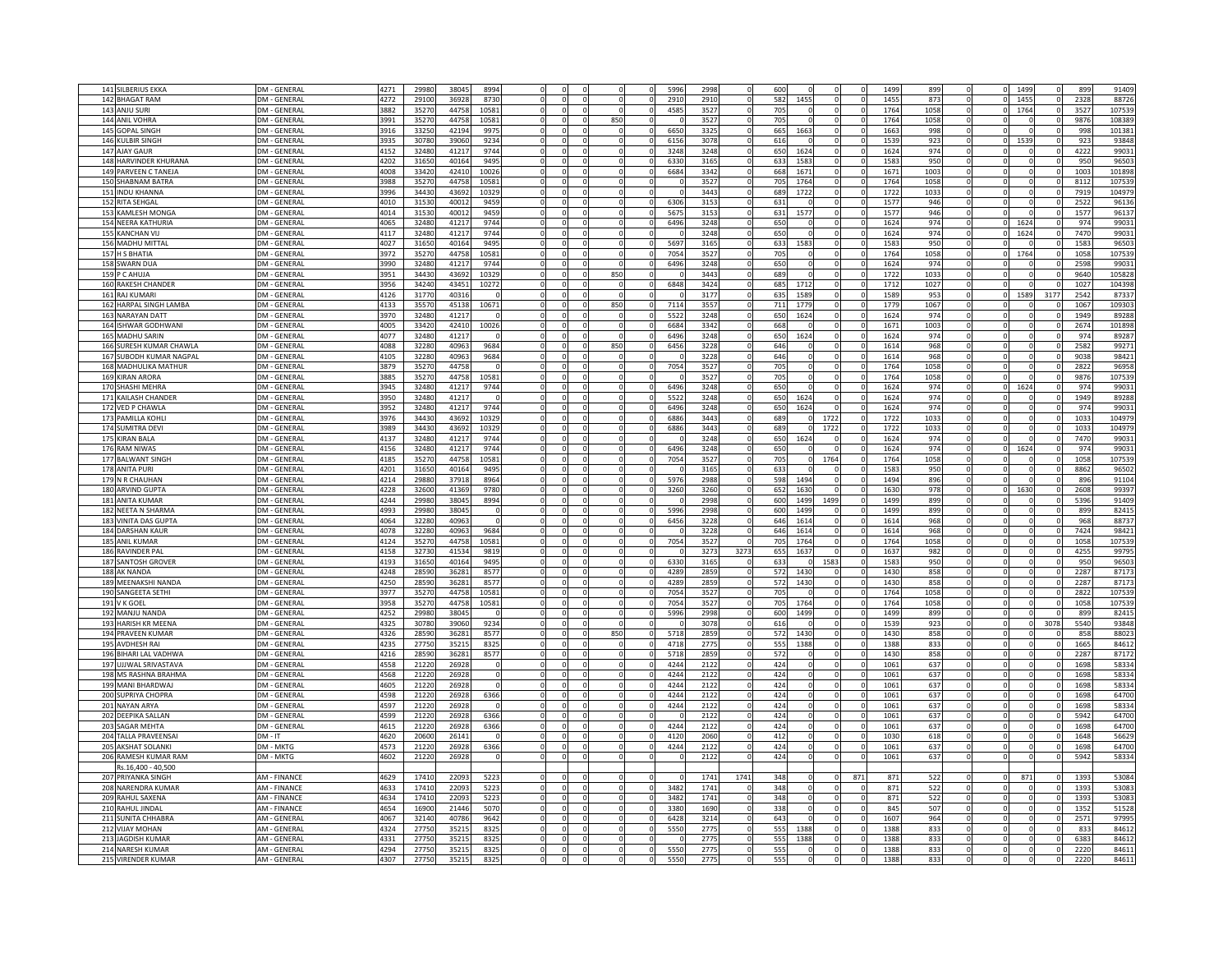| 216 SUSHIL KUMAR             | AM - GENERA                | 4999 | 2775  | 3521  | 8325  |                     |                      | 277              |                 | 555<br>1388 |          | 1388 | 833 |          |            | 638              | 84612  |
|------------------------------|----------------------------|------|-------|-------|-------|---------------------|----------------------|------------------|-----------------|-------------|----------|------|-----|----------|------------|------------------|--------|
| 217 MAHESH KUMAR PAWAN       | AM - GENERA                | 4116 | 2705  | 34326 |       |                     | 5410                 | 270              |                 | 541         |          | 135  | 812 |          |            | 2164             | 74361  |
|                              |                            |      |       |       |       |                     |                      |                  |                 |             |          |      |     |          |            |                  |        |
| 218 HARI SHANKAR             | AM - GENERA                | 4144 | 26940 | 34187 | 8082  |                     | 5388                 | 2694             | 539             |             |          | 1347 | 808 |          |            | 2155             | 82140  |
| 219 V K SATYARTHI            | AM - GENERAL               | 1999 | 2775  | 35215 | 8325  |                     | 5550                 | 2775             |                 | 555<br>1388 |          | 1388 | 833 |          |            | 833              | 84612  |
| 220 SOM NATH GUDDOO          | AM - GENERAL               | 4321 | 2775  | 35215 | 8325  |                     |                      | 2775             |                 | 555         |          | 1388 | 833 |          |            | 7770             | 84611  |
| 221 FIDELIS ANSELM EKKA      | AM - GENERAL               | 4342 | 26940 | 34187 | 8082  |                     |                      | 2694             |                 | 539<br>1347 |          | 1347 | 808 |          | 1347       | 4849             | 82140  |
| 222 INDRA PAL                | AM - GENERAI               | 4075 | 28470 | 36128 | 8541  |                     | 5694                 | 2847             | $\Omega$        | 569<br>1424 | $\Omega$ | 1424 | 854 |          |            | 854              | 86805  |
| 223 SANJEEV MALHOTRA         | AM - GENERAL               | 4123 | 28250 | 35849 | 8475  |                     | 5650                 | 2825             | $\Omega$        | 565<br>1413 | $\Omega$ | 1413 | 848 |          |            | 848              | 86136  |
| 224 VILMA MUKHA              | AM - GENERAL               | 4251 | 28470 | 36128 | 8541  |                     | 2847<br>$\Omega$     | 2847             | $\Omega$        | 569         | 1424     | 1424 | 854 | $\Omega$ |            | 3701             | 86805  |
| 225 SATISH CHAND             | AM - GENERAI               |      | 27750 |       | 8325  |                     | 4995<br>- 0          | 2775             |                 | 555<br>1388 |          | 1388 | 833 |          |            | 1388             | 84612  |
|                              |                            | 4322 |       | 35215 |       |                     |                      |                  |                 |             |          |      |     |          |            |                  |        |
| 226 SARVESH KUMAR MATHUR     | AM - GENERAL               | 4179 | 27640 | 35075 | 8292  |                     | $\Omega$             | 2764             | 553             |             |          | 1382 | 829 |          |            | 7739             | 84274  |
| 227 SUNITA BHATNAGAR         | AM - GENERAL               | 4222 | 26150 | 33184 | 7845  |                     | 2615<br>$\Omega$     | 2615             |                 | 523         |          | 1308 | 785 | $\Omega$ |            | 4707             | 79732  |
| 228 GAUTAM BHATTACHARYA      | AM - GENERAL               | 4168 | 27750 | 35215 | 8325  | n                   | 5550<br>$\Omega$     | 2775             |                 | 555         |          | 1388 | 833 | $\Omega$ | $\Omega$   | 2220             | 84611  |
| 229 C.S. ADHIKARI            | AM - GENERAL               | 4174 | 27640 | 35075 |       |                     | 5528<br>$\mathbf 0$  | 2764             |                 | 553         |          | 1382 | 829 |          |            | 2211             | 75982  |
| 230 KAMAL SINGH              | AM - GENERAL               | 4186 | 26380 | 33476 | 7914  |                     | 4485<br>$^{\circ}$   | 2638             |                 | 528         |          | 1319 | 791 |          |            | 2902             | 80433  |
| 231 CHAMPA RANI              | AM - GENERAL               | 4221 | 27750 | 35215 | 8325  |                     | 5550<br>$\Omega$     | 2775             |                 | 555         |          | 1388 | 833 |          |            | 2220             | 84611  |
| 232 N K THAKUR               | AM - GENERAL               | 4249 | 27750 | 3521  | 8325  |                     |                      | 2775             | 555             | 1388        |          | 1388 | 833 |          |            | 6383             | 84612  |
| 233 ASHIMA JHAMB             | AM - GENERAL               | 4278 | 26940 | 34187 | 8082  |                     | 5388                 | 2694             |                 | 539<br>1347 |          | 1347 | 808 |          |            | 808              | 82140  |
| 234 AMARJEET KAUR            | AM - GENERAL               | 4210 | 2775  | 35215 | 8325  |                     | 555                  | 2775             |                 | 555         |          | 1388 | 833 |          |            | 2220             | 84611  |
|                              |                            |      |       |       |       |                     |                      |                  |                 |             |          |      |     |          |            |                  |        |
| 235 VEENA VIRMANI            | AM - GENERAL               | 4334 | 28470 | 36128 | 8541  |                     | 5694                 | 2847             |                 | 569<br>1424 |          | 142  | 854 |          |            | 854              | 86805  |
| 236 UMESH CHANDRA            | AM - GENERAL               | 4338 | 27640 | 35075 |       |                     | 2764                 | 2764             |                 | 553<br>1382 |          | 1382 | 829 |          | 138        | 2211             | 75982  |
| 237 ANITA NEGI               | AM - GENERAL               | 4344 | 25610 | 32499 |       |                     |                      | 2561             |                 | 512<br>1281 |          | 1281 | 768 |          |            | 5890             | 70402  |
| 238 SANGEETA AGARWAL         | AM - GENERAL               | 4348 | 28470 | 36128 | 8541  |                     |                      | 2847             | 2847<br>569     |             |          | 142  | 854 |          | 1424       | 3701             | 86805  |
| 239 SUSHIL KHURANA           | AM - GENERA                | 4397 | 2775  | 35215 | 8325  |                     |                      | 277              |                 | 555         |          | 1388 | 83  |          |            | 7770             | 84611  |
| 240 AASTHA ARORA             | $AM - IT$                  | 4622 | 17410 | 22093 | 5223  |                     | 3482<br>$\Omega$     | 174 <sup>°</sup> |                 | 348         |          | 871  | 522 |          |            | 1393             | 53083  |
| 241 PARUL ALOK               | AM - LAW                   | 4628 | 17410 | 22093 | 5223  |                     | 3482<br>$\Omega$     | 1741             |                 | 348         |          | 871  | 522 |          |            | 1393             | 53083  |
| 242 ABHILASH UNNIKRISHNAN    | AM - LAW                   | 4632 | 17410 | 22093 | 5223  |                     |                      | 1741             |                 |             |          |      |     |          |            | 6616             | 53083  |
| 243 NIKHIL VARMA             | AM - LAW                   | 4646 | 17410 | 22093 | 5223  |                     | 3482                 | 174              |                 | 348         |          | 871  | 522 |          |            | 1393             | 53083  |
| 244 MS RUPALI SHARMA         | AM - LAW                   | 3250 | 16900 | 21446 | 5070  |                     | 1690                 | 1690             |                 | 338         |          | 845  | 507 |          |            | 3042             | 51528  |
| 245 RAHUL YADAV              | AM - MKTG                  | 4394 | 3114  | 39517 | 9342  |                     | 6228                 | 3114             |                 | 623<br>155  |          | 1557 | 934 |          |            | 934              | 94946  |
|                              |                            |      |       |       |       |                     |                      |                  |                 |             |          |      |     |          |            |                  |        |
| 246 SWETA CHAUHAN            | AM - MKTG                  | 4637 | 17410 | 22093 |       |                     | 3482                 | 1741             |                 | 348         |          | 871  | 522 |          |            | 1393             | 47860  |
| 247 KULDEEP KUMAR KAMBOJ     | AM - MKTG                  | 4638 | 17410 | 22093 |       |                     | 3482                 | 1741             | $\Omega$        | 348         | $\Omega$ | 871  | 522 |          |            | 1393             | 47860  |
| 248 NITIN SASI               | AM - MKTG                  | 4639 | 17410 | 22093 | 5223  |                     | 3482                 | 1741             | $\Omega$        | 348         | $\Omega$ | 871  | 522 |          |            | 1393             | 53083  |
| 249 VIPIN                    | AM - MKTG                  | 4640 | 17410 | 22093 | 5223  |                     | 3482                 | 1741             | $\Omega$        | 348         | f.       | 871  | 522 |          |            | 1393             | 53083  |
| 250 AMIT RANJAN              | AM - MKTG                  | 1641 | 17410 | 22093 |       |                     | 3482                 | 1741             | $\Omega$        | 348         | C        | 871  | 522 |          |            | 1393             | 47860  |
| 251 SACHIN                   | AM - MKTG                  | 1642 | 17410 | 22093 | 5223  |                     | 3482                 | 1741             | 348<br>$\Omega$ |             | ſ        | 871  | 522 |          |            | 1393             | 53083  |
| 252 ANTONIO KACHARY          | AM - MKTG                  | 643  | 17410 | 22093 | 5223  |                     | 3482                 | 1741             |                 | 348         |          | 871  | 522 |          |            | 1393             | 53083  |
| 253 ABHINAV SHIVAJI BHARDWAJ | AM - MKTG                  | 644  | 17410 | 22093 | 5223  |                     | 3482<br>$\Omega$     | 1741             | $\Omega$        | 348         | $\Omega$ | 871  | 522 | $\Omega$ |            | 1393             | 53083  |
| 254 ANOOP RAJAN              | AM (P&A)                   | 4647 | 16900 | 21446 | 5070  |                     | 3380<br>$\Omega$     | 1690             |                 | 338         | $\Omega$ | 845  | 507 |          |            | 1352             | 51528  |
| 255 SUDHAKAR DUBEY           | AM (P&A)                   | 4649 | 16900 | 21446 | 5070  |                     | $\mathbf{0}$<br>3380 | 1690             |                 | 338         | $\Omega$ | 845  | 507 |          |            | 1352             | 51528  |
| 256 BOGGULA ANIL YADAV       | AM (P&A)                   | 1650 | 16900 | 21446 |       |                     | 3380<br>$\Omega$     | 1690             |                 | 338         |          | 845  | 507 |          |            | 1352             | 46458  |
| 257 AKANSHA GUPTA            | AM (P&A)                   | 1648 | 1690  | 21446 | 5070  |                     | 3380                 | 169              |                 | 338         |          | 845  | 507 |          |            | 1352             | 51528  |
|                              |                            |      |       |       |       |                     |                      |                  |                 |             |          |      |     |          |            |                  |        |
| 258 RAHUL KUMAR YADAV        | AM (P&A)                   | 4653 | 1690  | 21446 |       |                     | 3380                 | 169              |                 | 338         |          | 845  | 507 |          |            | 1352             | 46458  |
| 259 BATHULA NAGARAJU         | AM (P&A)                   | 4655 | 1690  | 21446 |       |                     | 3380                 | 169              |                 | 338         |          | 845  | 507 |          |            | 1352             | 46458  |
| 260 PRITI SAGAR              | AM (P&A)                   | 4656 | 16900 | 21446 | 5070  |                     | 3380                 | 1690             |                 | 338         |          | 845  | 507 |          |            | 1352             | 51528  |
| 261 NIKITA SHARMA            | AM (P&A)                   | 4657 | 16900 | 21446 | 5070  |                     | 3380                 | 1690             |                 | 338         |          | 845  | 507 |          |            | 1352             | 51528  |
| 262 MRS. ANJANA RAI          | AM (P&A                    | 4661 | 16400 | 20812 |       |                     | 3280                 | 1640             |                 | 328         |          | 820  | 492 |          |            | 1312             | 45084  |
| Rs.16.200 - 36.000           |                            |      |       |       |       |                     |                      |                  |                 |             |          |      |     |          |            |                  |        |
| 263 BHUPENDER SINGH          | SOM - II (Genl.            | 4311 | 29850 | 3788C | 8955  |                     | 597                  | 2985             | 597             |             |          |      |     | 1493     | 896        | 2090             | 90716  |
| 264 SUBHASH CHANDER          | SOM - II (Genl.)           | 943  | 28710 | 36433 | 861   |                     | 4881                 | 2871             |                 | 574<br>1436 |          |      |     | 1436     | 861        | 1436             | 8725   |
| 265 RAMESH KANDARI           | SOM - II (Genl.            | 4094 | 28710 | 36433 |       |                     | 5742<br>$\Omega$     | 2871             |                 | 574         | $\Omega$ |      |     | 1436     | 861        | 2010<br>$\Omega$ | 78637  |
| 266 RAJESH NIXON             | SOM - II (Genl.)           | 4229 | 27870 | 35367 |       |                     | 2787                 | 278              |                 | 557<br>1394 |          |      |     | 139      | 836        | 3344             | 76336  |
| 267 RAVINDER K JAIN          | SOM - II (Genl.            | 3947 | 33860 | 42968 | 10158 |                     | 3386                 | 3386             |                 | 677<br>169  |          |      |     | 169      | 1016       | 4063             | 102900 |
| 268 SUSHMA RANI BHAV         | SOM - II (Genl.)           | 3978 | 33860 | 42968 | 10158 |                     |                      | 3386             |                 | 677         |          |      |     | 169      | 1016       | 9142             | 102900 |
| 269 PREM SINGH               | SOM - II (Genl.            | 4220 | 2491  | 3161  | 7473  |                     | 4982                 | 249              |                 | 498         |          |      |     | 1246     | 747        | 1744             | 75702  |
|                              |                            |      |       |       |       |                     |                      |                  |                 |             |          |      |     |          |            |                  |        |
| 270 BK SUSAWAT               | SOM - II (Genl.)           | 5000 | 2899  | 3678  |       |                     | 5798                 | 2899             |                 | 580<br>1450 |          |      |     | 1450     | 870        | 580              | 79405  |
| 271 KAMLESH SHARMA           | SOM - II (Genl.)           | 4108 | 31180 | 39567 | 9354  |                     | 6236                 | 3118             | $\Omega$        | 624         | $\Omega$ |      |     | 1559     | 935        | 2183             | 94756  |
| 272 BRHAM SHANKER SHARMA     | SOM - II (Genl.)           | 4151 | 30380 | 38552 | 9114  | 300<br>$\Omega$     | 4557                 | 3038             | $\Omega$        | 608<br>1519 | $\Omega$ |      |     | 1519     | 911        | 2127             | 92625  |
| 273 KASHI RAM                | SOM - II (Genl.)           | 4243 | 29850 | 37880 | 8955  |                     | 5075                 | 2985             | $\Omega$        | 597<br>1493 | $\Omega$ |      |     | 1493     | 896        | 1493             | 90717  |
| 274 J K BORA                 | SOM - II (Genl.)           | 4304 | 28710 | 36433 |       |                     | 5742                 | 2871             |                 | 574<br>1436 | $\Omega$ |      |     | 1436     | 861        | 574              | 78637  |
| 275 KIRAN KATARIA            | SOM - II (Genl.)           | 4403 | 25990 | 32981 | 7797  | 300<br>$\Omega$     |                      | 2599             | 520<br>$\Omega$ | 1300        | $\Omega$ |      |     | 1300     | 780        | 5718             | 79285  |
| 276 BIR BAHADUR              | SOM - II (Genl.)           | 4410 | 24030 | 30494 | 7209  |                     | 4806                 | 2403             |                 | 481<br>1202 |          |      |     | 1202     | 721        | 481              | 73029  |
| 277 RAJIV BHAGAT             | SOM - II (Tech.)           | 4254 | 33650 | 42702 | 10095 |                     | 6730<br>$\Omega$     | 3365             |                 | 673<br>1683 | $\Omega$ |      |     | 1683     | 1010       | 673              | 102264 |
| 278 RISHI PAL PREMI          | Carpenter (SOM - II)       | 4103 | 30210 | 38336 | 9063  | 300<br>U            | 6042<br>$\Omega$     | 3021             | $\Omega$        | 604         | $\Omega$ |      |     | O        | $^{\circ}$ | 4532             | 92108  |
| 279 SURYA KANT               | Tele. Mech. (SOM - II)     | 4057 | 27750 | 35215 | 8325  | 300                 | 5550<br>$\mathbf{0}$ | 2775             |                 | 555<br>1388 | 1388     |      |     |          | $^{\circ}$ | 1388             | 84634  |
| Rs.15,600 - 30,500           |                            |      |       |       |       |                     |                      |                  |                 |             |          |      |     |          |            |                  |        |
| 280 RATAN SINGH              | SOM - I (Genl.)            | 4308 | 24910 | 31611 | 7473  | 30(                 | 2491<br>$\Omega$     | 2491             |                 | 498<br>1246 |          |      |     | 1246     | 747        | 2989             | 76002  |
| 281 RAJINDER KUMAR AGGAR     |                            |      |       |       |       |                     | 4982                 |                  |                 | 498         |          |      |     |          | 747        | 1744             | 68229  |
|                              | SOM - I (Genl.)            | 4223 | 24910 | 31611 |       |                     |                      | 2491             |                 |             |          |      |     | 1246     |            |                  |        |
| 282 ANJALI LAL               | SOM - I (Genl.)            | 4408 | 24030 | 30494 | 7209  |                     | 4806                 | 2403             |                 | 481<br>1202 |          |      |     | 1202     | 721        | 481              | 73029  |
| 283 VINOD KUMAR              | SOM - I (Genl.)            | 4339 | 24030 | 30494 | 7209  |                     |                      | 240              | 2403            | 481         |          |      |     | 1202     | 721        | 4085             | 73028  |
| 284 ASHOK KR                 | SOM - I (Genl.)            | 4364 | 2615  | 33184 |       |                     | 4446                 | 2615             |                 | 523<br>1308 |          |      |     | 130      | 785        | 1308             | 71627  |
| 285 KAPIL GAUR               | SOM - I (Genl.)            | 4406 | 2505  | 31788 | 7515  | 30(                 | 2505                 | 250              |                 | 501<br>125  |          |      |     | 125      | 752        | 3006             | 76428  |
| 286 ASHWANI KUMAR            | Staff Car Driver (SOM - I  | 4076 | 2456  | 31167 | 7368  | 300                 | 491                  | 245              |                 | 49          |          |      |     |          |            | 3684             | 74938  |
| 287 TONY WILSON              | Staff Car Driver (SOM -    | 4225 | 2496  | 31674 |       | 300                 | 4992                 | 2496             |                 | 499         |          |      |     |          |            | 3744             | 68665  |
| 288 PREM SINGH               | Staff Car Driver (SOM - I) | 4329 | 2456  | 31167 |       | 300                 | 491<br>$\Omega$      | 2456             |                 | 491         |          |      |     |          |            | 3684             | 67570  |
| 289 KAILASH NARAYAN          | Staff Car Driver (SOM - I) | 4337 | 23140 | 29365 |       | 300<br>$\mathbf{0}$ | 4628<br>$\Omega$     | 2314             |                 | 463         |          |      |     | $\Omega$ | $\Omega$   | 3471<br>$\Omega$ | 63681  |
|                              |                            |      |       |       |       |                     |                      |                  |                 |             |          |      |     |          |            |                  |        |